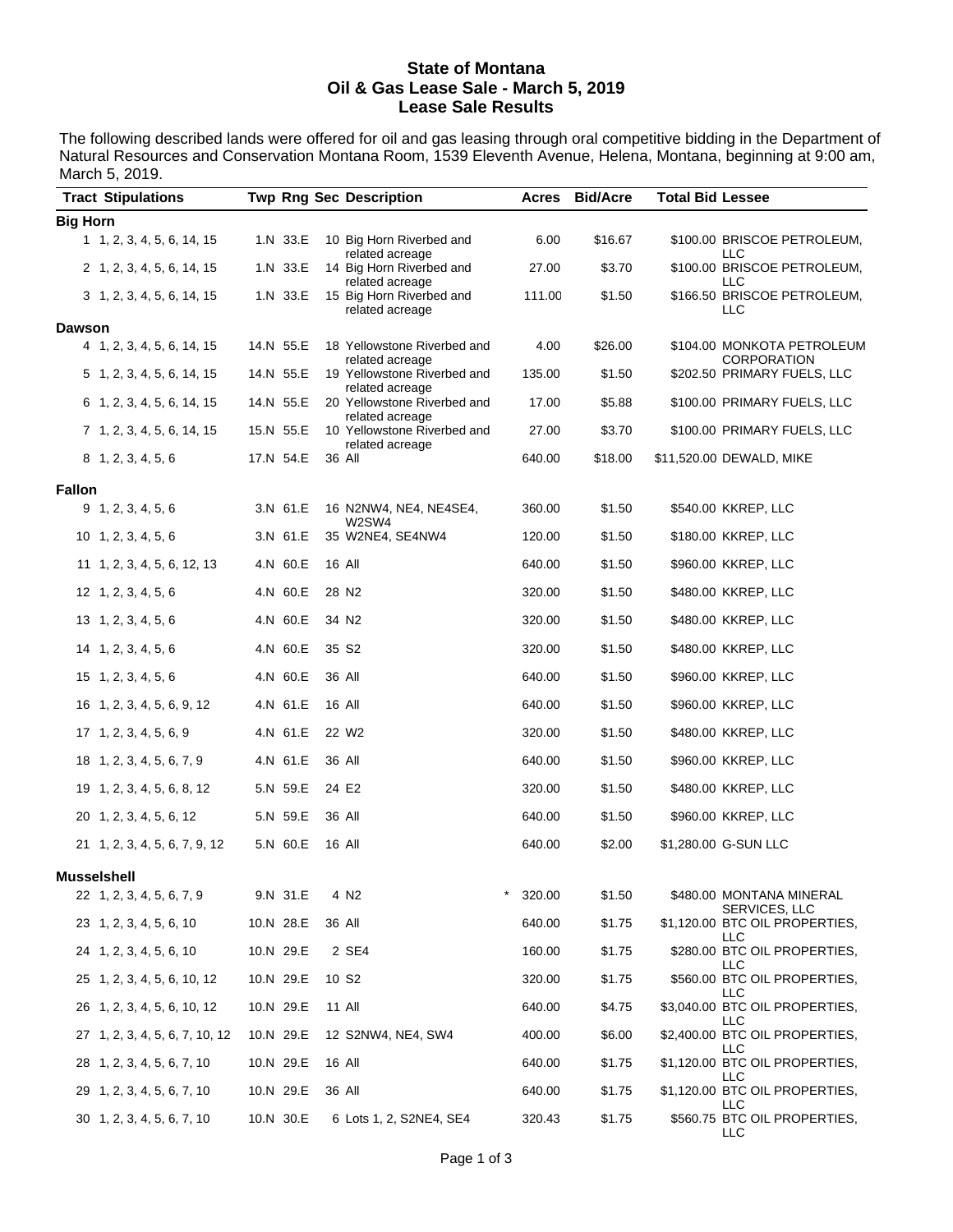|                    | <b>Tract Stipulations</b>             |           |           |        | <b>Twp Rng Sec Description</b>                                                                   | Acres  | <b>Bid/Acre</b> | <b>Total Bid Lessee</b> |                                                    |
|--------------------|---------------------------------------|-----------|-----------|--------|--------------------------------------------------------------------------------------------------|--------|-----------------|-------------------------|----------------------------------------------------|
| <b>Musselshell</b> |                                       |           |           |        |                                                                                                  |        |                 |                         |                                                    |
|                    | 31 1, 2, 3, 4, 5, 6, 7, 10            | 10.N 30.E |           |        | 8 W <sub>2</sub>                                                                                 | 320.00 | \$1.75          |                         | \$560.00 BTC OIL PROPERTIES,<br>LLC                |
|                    | 32 1, 2, 3, 4, 5, 6, 10               | 10.N 30.E |           | 16 All |                                                                                                  | 640.00 | \$6.00          |                         | \$3,840.00 BTC OIL PROPERTIES,<br>LLC              |
|                    | 33 1, 2, 3, 4, 5, 6, 10               | 10.N 30.E |           |        | 18 Lot 1, NE4NW4, W2E2,<br>NE4NE4                                                                | 294.63 | \$1.75          |                         | \$515.60 BTC OIL PROPERTIES,<br>LLC                |
|                    | 34 1, 2, 3, 4, 5, 6, 7, 10, 11,<br>16 | 10.N 30.E |           |        | $^{\star}$<br>36 All, less patented RR R/W                                                       | 621.80 | \$1.75          |                         | \$1,088.15 BTC OIL PROPERTIES,<br>LLC              |
|                    | 35 1, 2, 3, 4, 5, 6, 7, 10            |           | 11.N 29.E |        | <b>16 All</b>                                                                                    | 640.00 | \$1.75          |                         | \$1,120.00 BTC OIL PROPERTIES,<br>LLC              |
|                    | 36 1, 2, 3, 4, 5, 6, 10, 12           |           | 11.N 29.E |        | 24 E2NW4, SW4NE4, W2SE4                                                                          | 200.00 | \$1.75          |                         | \$350.00 BTC OIL PROPERTIES,<br>LLC                |
|                    | 37 1, 2, 3, 4, 5, 6, 7, 10, 12        |           | 11.N 29.E |        | 25 Lots 1, 2, 3, 4, W2E2, W2                                                                     | 690.68 | \$12.00         |                         | \$8,288.16 BTC OIL PROPERTIES,<br>LLC              |
|                    | 38 1, 2, 3, 4, 5, 6, 10               |           | 11.N 29.E |        | 36 Lots 1-7, NW4, W2NE4,<br>NW4SE4, N2SW4                                                        | 658.56 | \$16.00         |                         | \$10,536.96 BTC OIL PROPERTIES,<br>LLC             |
|                    | 39 1, 2, 3, 4, 5, 6, 7, 9             |           | 11.N 30.E | 16 All |                                                                                                  | 640.00 | \$1.75          |                         | \$1,120.00 BTC OIL PROPERTIES,<br>LLC              |
|                    | 40 1, 2, 3, 4, 5, 6, 7, 10            |           | 11.N 30.E | 22 E2  |                                                                                                  | 320.00 | \$1.75          |                         | \$560.00 BTC OIL PROPERTIES,<br>LLC                |
|                    | 41 1, 2, 3, 4, 5, 6, 7, 10            |           | 11.N 30.E |        | 26 W <sub>2</sub>                                                                                | 320.00 | \$1.75          |                         | \$560.00 BTC OIL PROPERTIES,<br>LLC                |
| <b>Petroleum</b>   |                                       |           |           |        |                                                                                                  |        |                 |                         |                                                    |
|                    | 42 1, 2, 3, 4, 5, 6, 7, 10            | 12.N 28.E |           | 36 All |                                                                                                  | 640.00 | \$1.75          |                         | \$1,120.00 BTC OIL PROPERTIES,<br>LLC              |
|                    | 43 1, 2, 3, 4, 5, 6, 7, 10            | 12.N 29.E |           | 16 All |                                                                                                  | 640.00 | \$1.75          |                         | \$1,120.00 BTC OIL PROPERTIES,<br><b>LLC</b>       |
|                    | 44 1, 2, 3, 4, 5, 6, 7, 10            | 12.N 29.E |           |        | 32 NW4                                                                                           | 160.00 | \$1.75          |                         | \$280.00 BTC OIL PROPERTIES,<br>LLC                |
|                    | 45 1, 2, 3, 4, 5, 6, 7, 10            | 12.N 29.E |           |        | 36 Lots 1, 2, 3, 4, W2, W2E2                                                                     | 572.07 | \$1.75          |                         | \$1,001.12 BTC OIL PROPERTIES,<br><b>LLC</b>       |
|                    | 46 1, 2, 3, 4, 5, 6, 7, 10            | 12.N 30.E |           | 16 All |                                                                                                  | 640.00 | \$1.75          |                         | \$1,120.00 BTC OIL PROPERTIES,<br>LLC              |
|                    | 47 1, 2, 3, 4, 5, 6, 7, 10            |           | 12.N 30.E | 36 All |                                                                                                  | 640.00 | \$1.75          |                         | \$1,120.00 BTC OIL PROPERTIES,<br><b>LLC</b>       |
| <b>Richland</b>    |                                       |           |           |        |                                                                                                  |        |                 |                         |                                                    |
|                    | 48 1, 2, 3, 4, 5, 6, 14, 15           |           | 27.N 54.E |        | 1 Any and all State interest<br>under the Missouri<br>Riverbed and related<br>acreage            | 15.00  | \$66.00         |                         | \$990.00 LAO LAND SERVICES,<br>LLC                 |
|                    | 49 1, 2, 3, 4, 5, 6, 14, 15           |           | 27.N 54.E |        | 2 Any and all State interest<br>under the Missouri<br>Riverbed and related                       | 65.00  | \$82.00         |                         | \$5,330.00 LAO LAND SERVICES,<br>LLC               |
|                    | 50 1, 2, 3, 4, 5, 6, 14, 15           | 27.N 54.E |           |        | acreage<br>3 Any and all State interest<br>under the Missouri<br>Riverbed and related            | 36.00  | \$110.00        |                         | \$3,960.00 MONKOTA PETROLEUM<br><b>CORPORATION</b> |
|                    | 51 1, 2, 3, 4, 5, 6, 14, 15           |           | 27.N 54.E |        | acreage<br>4 Any and all State interest<br>under the Missouri<br>Riverbed and related            | 52.00  | \$75.00         |                         | \$3,900.00 LAO LAND SERVICES,<br><b>LLC</b>        |
|                    | 52 1, 2, 3, 4, 5, 6, 14, 15           |           | 27.N 54.E |        | acreage<br>5 Any and all State interest<br>under the Missouri<br>Riverbed and related            | 45.00  | \$76.00         |                         | \$3,420.00 LAO LAND SERVICES,<br>LLC               |
|                    | 53 1, 2, 3, 4, 5, 6, 14, 15           |           | 27.N 54.E |        | acreage<br>6 Any and all State interest<br>under the Missouri<br>Riverbed and related            | 63.00  | \$110.00        |                         | \$6,930.00 LAO LAND SERVICES,<br>LLC               |
|                    | 54 1, 2, 3, 4, 5, 6, 14, 15           |           | 27.N 54.E |        | acreage<br>9 Any and all State interest<br>under the Missouri<br>Riverbed and related<br>acreage | 21.00  | \$108.00        |                         | \$2,268.00 MONKOTA PETROLEUM<br><b>CORPORATION</b> |
|                    | 55 1, 2, 3, 4, 5, 6, 14, 15           |           | 27.N 54.E |        | 10 Any and all State interest<br>under the Missouri<br>Riverbed and related<br>acreage           | 40.00  | \$75.00         |                         | \$3,000.00 LAO LAND SERVICES,<br>LLC               |
|                    | 56 1, 2, 3, 4, 5, 6, 14, 15           |           | 27.N 54.E |        | 11 Any and all State interest<br>under the Missouri<br>Riverbed and related<br>acreage           | 7.00   | \$108.00        |                         | \$756.00 MONKOTA PETROLEUM<br><b>CORPORATION</b>   |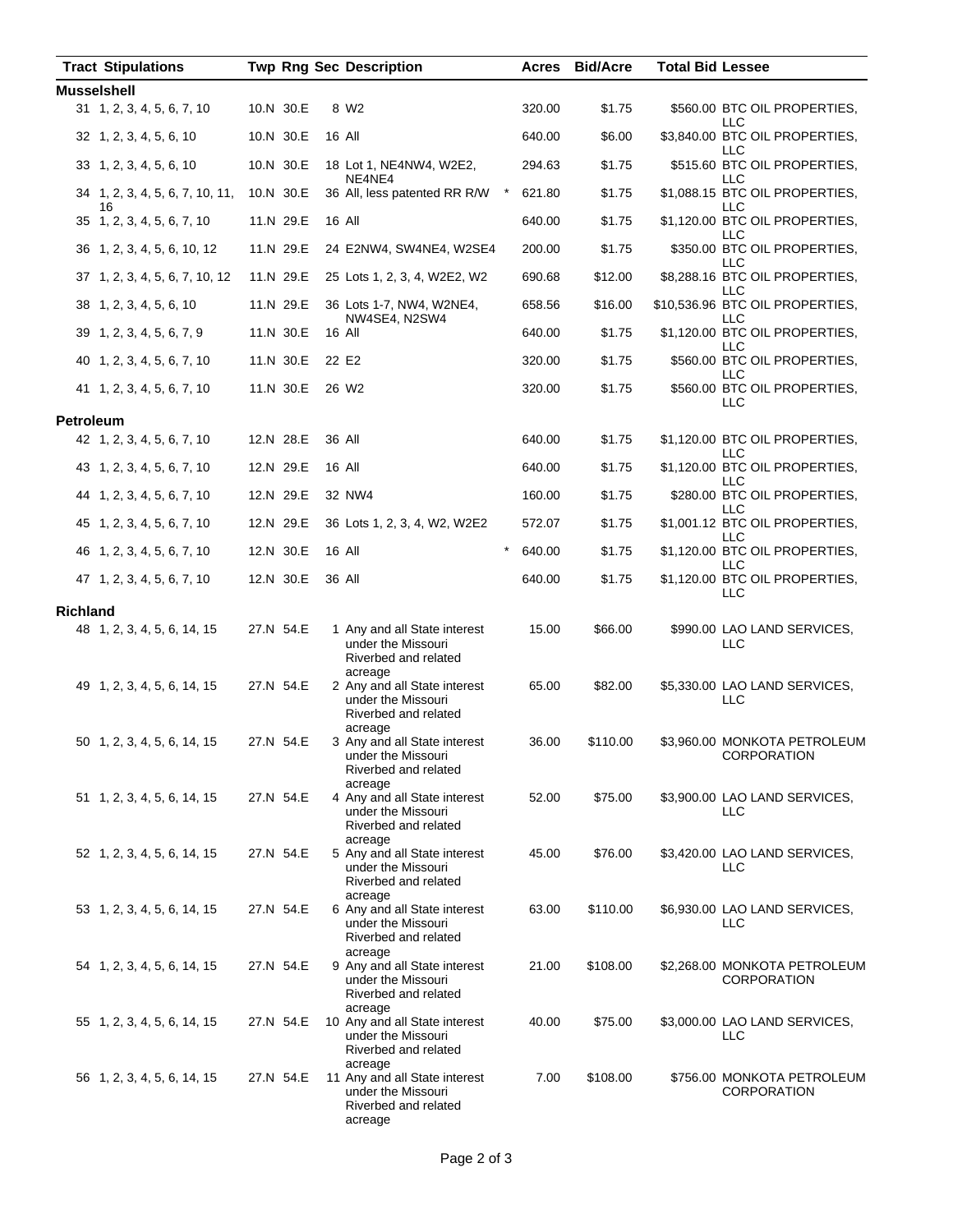| <b>Tract Stipulations</b>             |           | <b>Twp Rng Sec Description</b>                                                        |            | Acres  | <b>Bid/Acre</b> | <b>Total Bid Lessee</b> |                                                  |
|---------------------------------------|-----------|---------------------------------------------------------------------------------------|------------|--------|-----------------|-------------------------|--------------------------------------------------|
| <b>Richland</b>                       |           |                                                                                       |            |        |                 |                         |                                                  |
| 57 1, 2, 3, 4, 5, 6, 14, 15           | 27.N 54.E | 12 Any and all State interest<br>under the Missouri<br>Riverbed and related           |            | 71.00  | \$62.00         |                         | \$4,402.00 LAO LAND SERVICES,<br>LLC             |
| 58 1, 2, 3, 4, 5, 6, 17               | 27.N 54.E | acreage<br>25 S2SE4                                                                   |            | 80.00  | \$130.00        |                         | \$10,400.00 LAO LAND SERVICES,<br><b>LLC</b>     |
| 59 1, 2, 3, 4, 5, 6, 17               | 27.N 54.E | 36 All                                                                                |            | 640.00 | \$65.00         |                         | \$41,600.00 LAO LAND SERVICES,<br>LLC            |
| 60 1, 2, 3, 4, 5, 6, 14, 15           | 27.N 55.E | 3 Missouri Riverbed and<br>related acreage                                            |            | 39.00  | \$4.00          |                         | \$156.00 MONKOTA PETROLEUM<br><b>CORPORATION</b> |
| 61 1, 2, 3, 4, 5, 6, 14, 15           | 27.N 55.E | 7 Any and all State interest<br>under the Missouri<br>Riverbed and related<br>acreage |            | 45.00  | \$3.00          |                         | \$135.00 MONKOTA PETROLEUM<br><b>CORPORATION</b> |
| Rosebud                               |           |                                                                                       |            |        |                 |                         |                                                  |
| 62 1, 2, 3, 4, 5, 6, 7, 9             | 9.N 31.E  | 12 N2, NE4SW4, N2SE4                                                                  | *          | 440.00 | \$12.00         |                         | \$5,280.00 HOOVER & STACY, INC.                  |
| 63 1, 2, 3, 4, 5, 6, 9, 11            | 10.N 31.E | 2 Lots 3, 4, S2NW4                                                                    |            | 159.60 | \$96.00         |                         | \$15,321.60 SUNSHINE PACIFIC<br>CORP.            |
| 64 1, 2, 3, 4, 5, 6, 7, 10, 11,<br>12 | 10.N 31.E | 16 All                                                                                |            | 640.00 | \$86.00         |                         | \$55,040.00 HOOVER & STACY, INC.                 |
| 65 1, 2, 3, 4, 5, 6, 9                | 10.N 31.E | 36 All                                                                                |            | 640.00 | \$25.00         |                         | \$16,000.00 SUNSHINE PACIFIC<br>CORP.            |
| 66 1, 2, 3, 4, 5, 6, 7, 10            | 10.N 35.E | 16 All                                                                                |            | 640.00 | \$80.00         |                         | \$51,200.00 SUNSHINE PACIFIC<br>CORP.            |
| 67 1, 2, 3, 4, 5, 6, 7, 10            | 11.N 35.E | 36 All                                                                                | $\star$    | 640.00 | \$27.00         |                         | \$17,280.00 SUNSHINE PACIFIC<br>CORP.            |
| 68 1, 2, 3, 4, 5, 6, 7, 10, 12        | 12.N 31.E | 16 All                                                                                |            | 640.00 | \$79.00         |                         | \$50,560.00 HOOVER & STACY, INC.                 |
| 69 1, 2, 3, 4, 5, 6, 10, 11           | 12.N 31.E | 21 All                                                                                |            | 640.00 | \$84.00         |                         | \$53,760.00 SUNSHINE PACIFIC<br>CORP.            |
| 70 1, 2, 3, 4, 5, 6, 10               | 12.N 31.E | 36 All                                                                                |            | 640.00 | \$85.00         |                         | \$54,400.00 HOOVER & STACY, INC.                 |
| 71 1, 2, 3, 4, 5, 6, 10               | 13.N 31.E | 36 All                                                                                |            | 640.00 | \$21.00         |                         | \$13,440.00 SUNSHINE PACIFIC<br>CORP.            |
| <b>Toole</b>                          |           |                                                                                       |            |        |                 |                         |                                                  |
| 72 1, 2, 3, 4, 5, 6, 7                | 34.N 3.W  | 16 All, less patented RR R/W,<br>below the base of the Swift                          |            | 626.23 | \$1.50          |                         | \$939.34 FARLEIGH OIL<br><b>PROPERTIES</b>       |
| 73 1, 2, 3, 4, 5, 6                   | 34.N 3.W  | formation<br>36 All, below the base of the<br><b>Rierdon formation</b>                | $\star$    | 640.00 | \$1.50          |                         | \$960.00 FARLEIGH OIL<br><b>PROPERTIES</b>       |
| 74 1, 2, 3, 4, 5, 6                   | 34.N 4.W  | 16 All                                                                                | $^{\star}$ | 640.00 | \$1.50          |                         | \$960.00 FARLEIGH OIL<br><b>PROPERTIES</b>       |
| 75 1, 2, 3, 4, 5, 6                   | 34.N 4.W  | 28 NW4                                                                                |            | 160.00 | \$21.00         |                         | \$3,360.00 FARLEIGH OIL<br><b>PROPERTIES</b>     |
| 76 1, 2, 3, 4, 5, 6                   | 34.N 4.W  | 36 All                                                                                |            | 640.00 | \$4.25          |                         | \$2,720.00 FARLEIGH OIL<br><b>PROPERTIES</b>     |

\* Part or all of tract is not state-owned surface

# **Summary by Lessor**

|                                             | <b>Total Acres</b> | <b>Total Tracts</b> |
|---------------------------------------------|--------------------|---------------------|
| Dept. of Natural Resources and Conservation | 29.250.00          | 76.                 |

# **Oil and Gas Lease Sale Summary**

| <b>Total Tracts</b>         | 76           |
|-----------------------------|--------------|
| <b>Total Acres</b>          | 29.250.00    |
| <b>Total Bid Revenue</b>    | \$495.041.68 |
| <b>Average Bid Per Acre</b> | \$16.92      |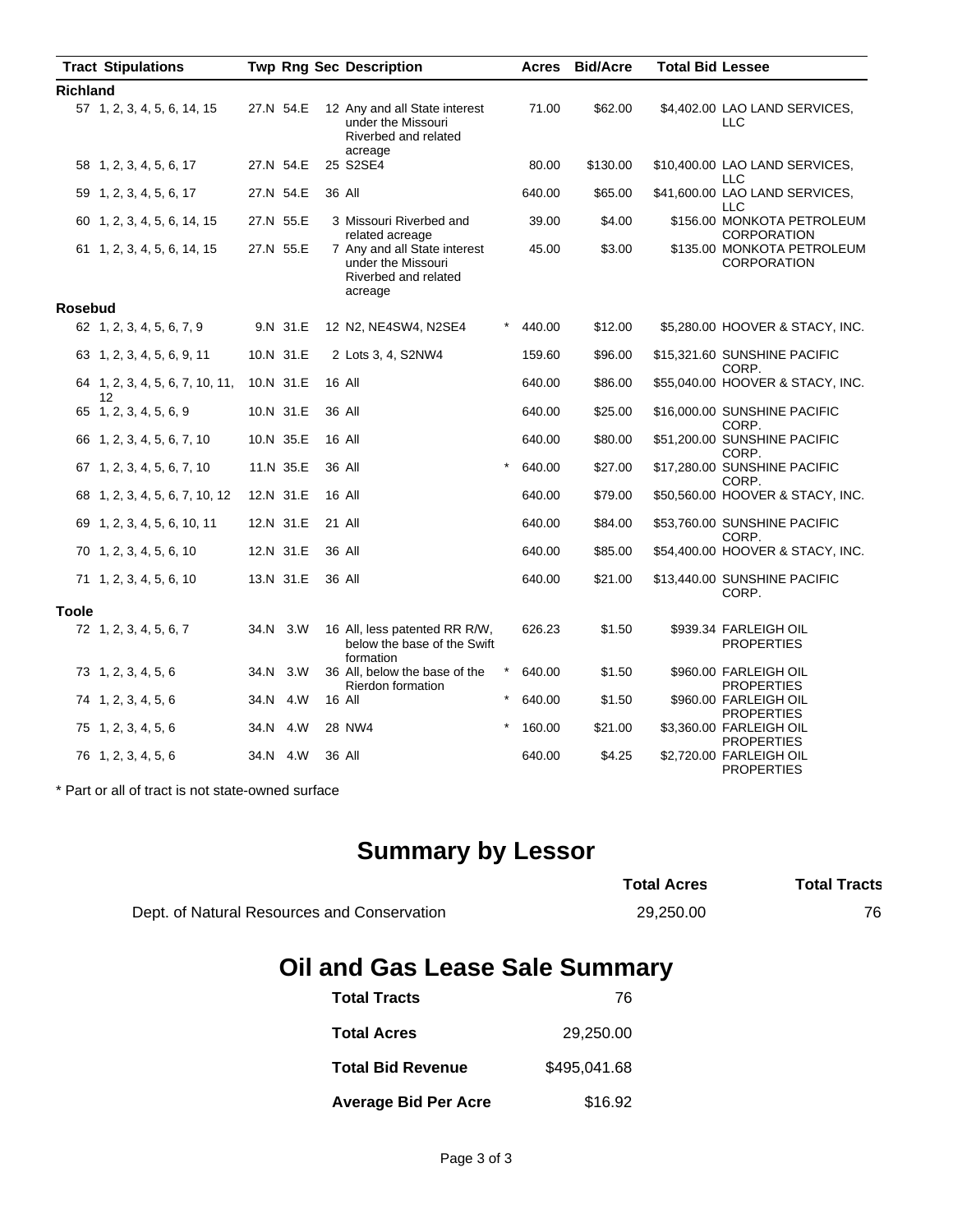## **State of Montana Oil & Gas Lease Sale - March 5, 2019 Stipulations**

- 1 Lessee shall notify and obtain approval from the Department's Trust Land Management Division (TLMD) prior to constructing well pads, roads, power lines, and related facilities that may require surface disturbance on the tract. Lessee shall comply with any mitigation measures stipulated in TLMD's approval.
- 2 Prior to the drilling of any well on or into the lease premises, lessee shall send one copy of the well prognosis, including Form 22 "Application for Permit" to the Department's Trust Land Management Division (TLMD). After a well is drilled and completed, lessee shall send one copy of all logs run, Form 4A "Completion Report", and geologic report to TLMD. A copy of Form 2 "Sundry Notice and Report of Wells" or other appropriate Board of Oil and Gas Conservation form shall be sent to TLMD whenever any subsequent change in well status or operator is intended or has occurred. Lessee shall also notify and obtain approval from the TLMD prior to plugging a well on the lease premises.

Issuance of this lease in no way commits the Land Board to approval of coal bed methane production on this lease. Any coal bed methane extraction wells would require subsequent review and approval by the board.

- 3 The TLMD will complete an initial review for cultural resources and, where applicable, paleontological resources of the area intended for disturbance and may require a resources inventory. Based on the results of the inventory, the TLMD may restrict surface activity for the purpose of protecting significant resources located on the lease premises.
- 4 The lessee shall be responsible for controlling any noxious weeds introduced by lessee's activity on State-owned land and shall prevent or eradicate the spread of those noxious weeds onto land adjoining the lease premises. The lessee's methods of control shall be reviewed and approved by the Department's Unit Office that has jurisdiction for that locale.
- 5 The definitions of "oil" and "gas" provided in 82-1-111, MCA, do not apply to this lease for royalty calculation purposes.
- 6 If the State does not own the surface, the lessee must contact the owner of the surface in writing at least 30 days prior to any surface activity. A copy of the correspondence shall be sent to TLMD.
- 7 Due to unstable soil conditions on this tract and/or topography that is rough and/or steep, surface use may be restricted or denied. Seismic activity may be restricted to poltershots.
- 8 The lessee is responsible to pay for all damages, including penalties and charges assessed by the USDA-CFSA on CRP lands, as a result of drilling and production on the tract.
- 9 This lease is located within designated sage grouse general habitat. Proposed activities are subject to, and shall comply with, all provisions, stipulations and mitigation requirements of the Montana Sage Grouse Habitat Conservation Strategy, as implemented by Governor's Executive Orders 10-2014, 12-2015, and amendments thereto. Contact the TLMD prior to preparing a project proposal.
- 10 This lease is located within designated sage grouse core habitat. Proposed activities are subject to, and shall comply with, all provisions, stipulations and mitigation requirements of the Montana Sage Grouse Habitat Conservation Strategy, as implemented by Governor's Executive Orders 10-2014, 12-2015, and amendments thereto. Contact the TLMD prior to preparing a project proposal.
- 11 Unless otherwise approved by the Department in writing, wells and related surface infrastructure, including new road construction, are prohibited within 1/2 mile of the centerline of a navigable river, lake or reservoir, and within 1/4 mile of direct perennial tributary streams of navigable waterways, on or adjacent to the tract. No surface occupancy is allowed within the bed of a river, stream, lake or reservoir, islands and accretions or abandoned channels.
- 12 Due to the floodplain/wetlands area(s), surface use may be restricted or denied.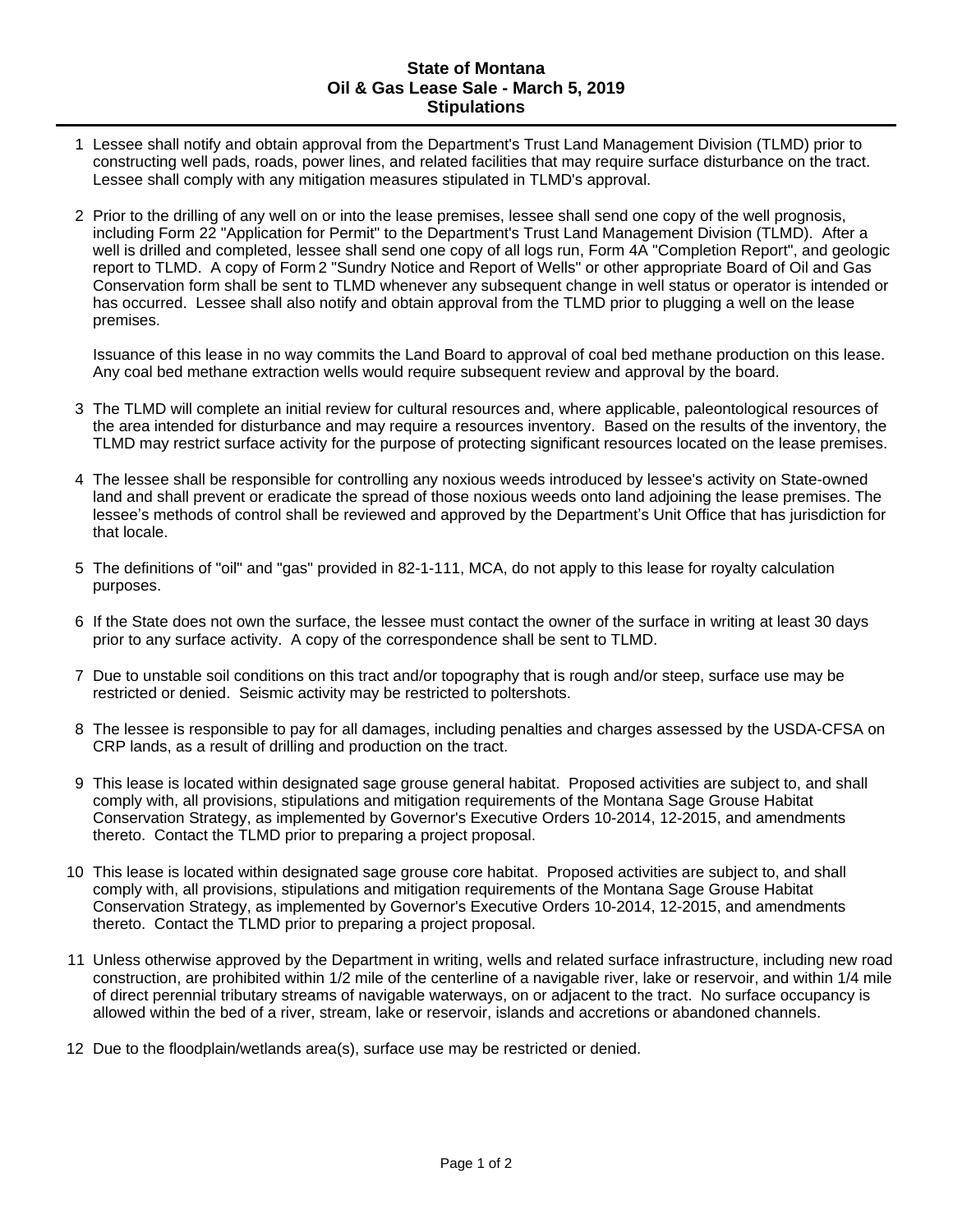- 13 Any activity within 1/8 mile of the river, stream, floodplain, or lake/reservoir on or adjacent to this tract must be approved in writing by the TLMD prior to commencement. No surface occupancy is allowed within the bed of the river and/or stream, abandoned channels, the bed of the lake/reservoir, or on islands and accretions associated with the river, stream, or lake/reservoir.
- 14 This tract contains navigable riverbeds. No surface occupancy is allowed within the bed of the navigable river, abandoned channels, or on islands and accretions. In addition, upon completion of a successful well, where river title is disputed, the lessee will file an interpleader action under Rule 22, M.R.Civ.P. in the Montana District Court, or other court having jurisdiction, in which the leased lands are located for all acreage within the lease in which the title is disputed. The lessee shall name all potential royalty claimants as defendants.
- 15 If the lessee completes a successful oil and/or gas well, and if land title is disputed, the lessee shall fund professional land surveys as needed to determine the location and acreage encompassed by the spacing and/or pooling unit and the state lease acreage within that unit. Surveys shall be conducted by a licensed land surveyor acceptable to the Department, and shall be prepared pursuant to survey requirements provided by the Department.
- 16 Due to existing surface uses (such as center pivots, wheel lines, etc.) development on this tract may be restricted.
- 17 If whooping cranes are observed on-site, construction and/or maintenance activities shall be suspended until birds leave the area.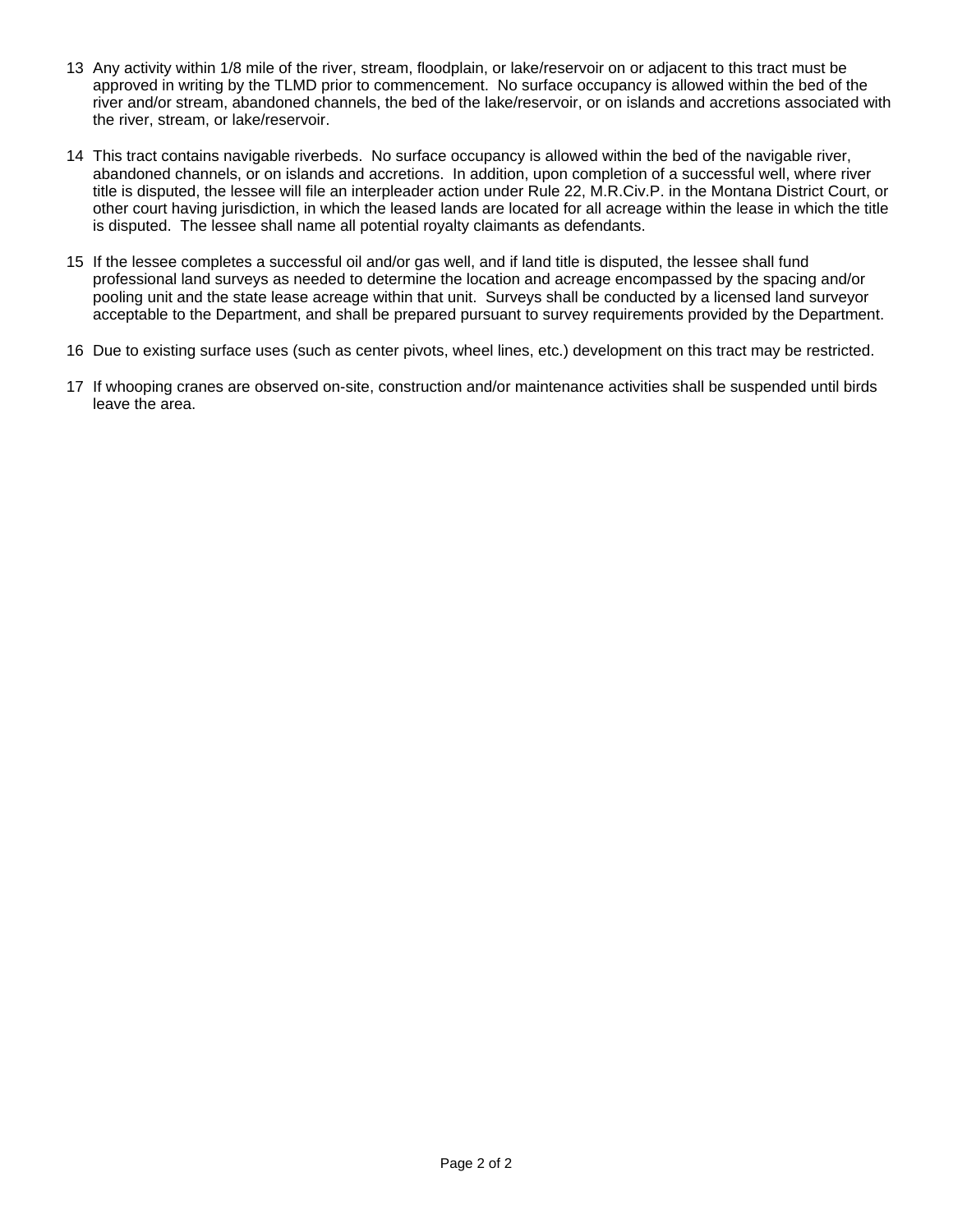## **State of Montana Oil & Gas Lease Sale - March 5, 2019 Applicant List**

|                    |              |                      |                   | <b>Tract Twp Rng Sec Description</b>                                                | <b>Acres Applicant</b>                                                       |
|--------------------|--------------|----------------------|-------------------|-------------------------------------------------------------------------------------|------------------------------------------------------------------------------|
| <b>Big Horn</b>    |              |                      |                   |                                                                                     |                                                                              |
| 1                  |              |                      |                   | 1.N 33.E 10 Big Horn Riverbed and related acreage                                   | 6.00 BRISCOE PETROLEUM, LLC                                                  |
| 2                  |              |                      |                   | 1.N 33.E 14 Big Horn Riverbed and related acreage                                   | 27.00 BRISCOE PETROLEUM, LLC                                                 |
| 3                  |              |                      |                   | 1.N 33.E 15 Big Horn Riverbed and related acreage                                   | 111.00 BRISCOE PETROLEUM, LLC                                                |
| <b>Dawson</b>      |              |                      |                   |                                                                                     |                                                                              |
|                    |              |                      |                   | 4 14.N 55.E 18 Yellowstone Riverbed and related acreage                             | 4.00 PRIMARY FUELS, LLC                                                      |
|                    |              |                      |                   | 5 14.N 55.E 19 Yellowstone Riverbed and related acreage                             | 135.00 PRIMARY FUELS, LLC                                                    |
|                    | 6 14.N 55.E  |                      |                   | 20 Yellowstone Riverbed and related acreage                                         | 17.00 PRIMARY FUELS, LLC                                                     |
|                    |              |                      |                   | 7 15.N 55.E 10 Yellowstone Riverbed and related acreage                             | 27.00 PRIMARY FUELS, LLC                                                     |
|                    | 8 17.N 54.E  |                      | 36 All            |                                                                                     | 640.00 PRIMARY FUELS, LLC                                                    |
| <b>Fallon</b>      |              |                      |                   |                                                                                     |                                                                              |
| 9                  |              | 3.N 61.E             |                   | 16 N2NW4, NE4, NE4SE4, W2SW4                                                        | 360.00 KKREP, LLC                                                            |
| 10                 |              | 3.N 61.E             |                   | 35 W2NE4, SE4NW4                                                                    | 120.00 KKREP, LLC                                                            |
| 11                 |              | 4.N 60.E             | 16 All            |                                                                                     | 640.00 KKREP, LLC                                                            |
| 12                 |              | 4.N 60.E             |                   | 28 N <sub>2</sub>                                                                   | 320.00 KKREP, LLC                                                            |
| 13                 |              | 4.N 60.E             |                   | 34 N <sub>2</sub>                                                                   | 320.00 KKREP, LLC                                                            |
| 14                 |              | 4.N 60.E             | 35 S <sub>2</sub> |                                                                                     | 320.00 KKREP, LLC                                                            |
| 15                 |              | 4.N 60.E             | 36 All            |                                                                                     | 640.00 KKREP, LLC                                                            |
| 16                 |              | 4.N 61.E             | 16 All            |                                                                                     | 640.00 KKREP, LLC                                                            |
| 17                 |              | 4.N 61.E             |                   | 22 W <sub>2</sub>                                                                   | 320.00 KKREP, LLC                                                            |
| 18                 |              | 4.N 61.E             | 36 All            |                                                                                     | 640.00 KKREP, LLC                                                            |
| 19                 |              | 5.N 59.E             | 24 E2             |                                                                                     | 320.00 KKREP, LLC                                                            |
| 20<br>21           |              | 5.N 59.E<br>5.N 60.E | 36 All<br>16 All  |                                                                                     | 640.00 KKREP, LLC<br>640.00 KKREP, LLC                                       |
| <b>Musselshell</b> |              |                      |                   |                                                                                     |                                                                              |
|                    | 22 9.N 31.E  |                      |                   | 4 N <sub>2</sub>                                                                    | 320.00 MONTANA MINERAL SERVICES, LLC                                         |
|                    | 23 10.N 28.E |                      | 36 All            |                                                                                     | 640.00 MONTANA MINERAL SERVICES, LLC                                         |
|                    | 24 10.N 29.E |                      |                   | 2 SE4                                                                               | 160.00 MONTANA MINERAL SERVICES, LLC                                         |
|                    | 25 10.N 29.E |                      | 10 S <sub>2</sub> |                                                                                     | 320.00 MONTANA MINERAL SERVICES, LLC                                         |
|                    | 26 10.N 29.E |                      | 11 All            |                                                                                     | 640.00 MONTANA MINERAL SERVICES, LLC                                         |
|                    | 27 10.N 29.E |                      |                   | 12 S2NW4, NE4, SW4                                                                  | 400.00 MONTANA MINERAL SERVICES, LLC                                         |
|                    | 28 10.N 29.E |                      | 16 All            |                                                                                     | 640.00 MONTANA MINERAL SERVICES, LLC                                         |
|                    | 29 10.N 29.E |                      | 36 All            |                                                                                     | 640.00 MONTANA MINERAL SERVICES, LLC                                         |
|                    | 30 10.N 30.E |                      |                   | 6 Lots 1, 2, S2NE4, SE4                                                             | 320.43 MONTANA MINERAL SERVICES, LLC                                         |
|                    | 31 10.N 30.E |                      |                   | 8 W2                                                                                | 320.00 MONTANA MINERAL SERVICES, LLC                                         |
|                    | 32 10.N 30.E |                      | 16 All            |                                                                                     | 640.00 MONTANA MINERAL SERVICES, LLC                                         |
|                    | 33 10.N 30.E |                      |                   | 18 Lot 1, NE4NW4, W2E2, NE4NE4                                                      | 294.63 MONTANA MINERAL SERVICES, LLC                                         |
|                    | 34 10.N 30.E |                      |                   | 36 All, less patented RR R/W                                                        | 621.80 MONTANA MINERAL SERVICES, LLC                                         |
|                    | 35 11.N 29.E |                      | 16 All            |                                                                                     | 640.00 MONTANA MINERAL SERVICES, LLC                                         |
|                    |              |                      |                   | 36 11.N 29.E 24 E2NW4, SW4NE4, W2SE4                                                | 200.00 MONTANA MINERAL SERVICES, LLC<br>690.68 MONTANA MINERAL SERVICES, LLC |
|                    | 38 11.N 29.E |                      |                   | 37 11.N 29.E 25 Lots 1, 2, 3, 4, W2E2, W2<br>36 Lots 1-7, NW4, W2NE4, NW4SE4, N2SW4 | 658.56 MONTANA MINERAL SERVICES, LLC                                         |
|                    | 39 11.N 30.E |                      | 16 All            |                                                                                     | 640.00 MONTANA MINERAL SERVICES, LLC                                         |
|                    | 40 11.N 30.E |                      |                   | 22 E2                                                                               | 320.00 MONTANA MINERAL SERVICES, LLC                                         |
|                    | 41 11.N 30.E |                      |                   | 26 W <sub>2</sub>                                                                   | 320.00 MONTANA MINERAL SERVICES, LLC                                         |
| <b>Petroleum</b>   |              |                      |                   |                                                                                     |                                                                              |
|                    | 42 12.N 28.E |                      | 36 All            |                                                                                     | 640.00 MONTANA MINERAL SERVICES, LLC                                         |
|                    | 43 12.N 29.E |                      | 16 All            |                                                                                     | 640.00 MONTANA MINERAL SERVICES, LLC                                         |
|                    | 44 12.N 29.E |                      |                   | 32 NW4                                                                              | 160.00 MONTANA MINERAL SERVICES, LLC                                         |
|                    | 45 12.N 29.E |                      |                   | 36 Lots 1, 2, 3, 4, W2, W2E2                                                        | 572.07 MONTANA MINERAL SERVICES, LLC                                         |
|                    | 46 12.N 30.E |                      | 16 All            |                                                                                     | 640.00 MONTANA MINERAL SERVICES, LLC                                         |
|                    | 47 12.N 30.E |                      | 36 All            |                                                                                     | 640.00 MONTANA MINERAL SERVICES, LLC                                         |
| <b>Richland</b>    |              |                      |                   |                                                                                     |                                                                              |
|                    | 48 27.N 54.E |                      |                   | 1 Any and all State interest under the Missouri<br>Riverbed and related acreage     | 15.00 KKREP, LLC                                                             |
|                    | 49 27.N 54.E |                      |                   | 2 Any and all State interest under the Missouri<br>Riverbed and related acreage     | 65.00 KKREP, LLC                                                             |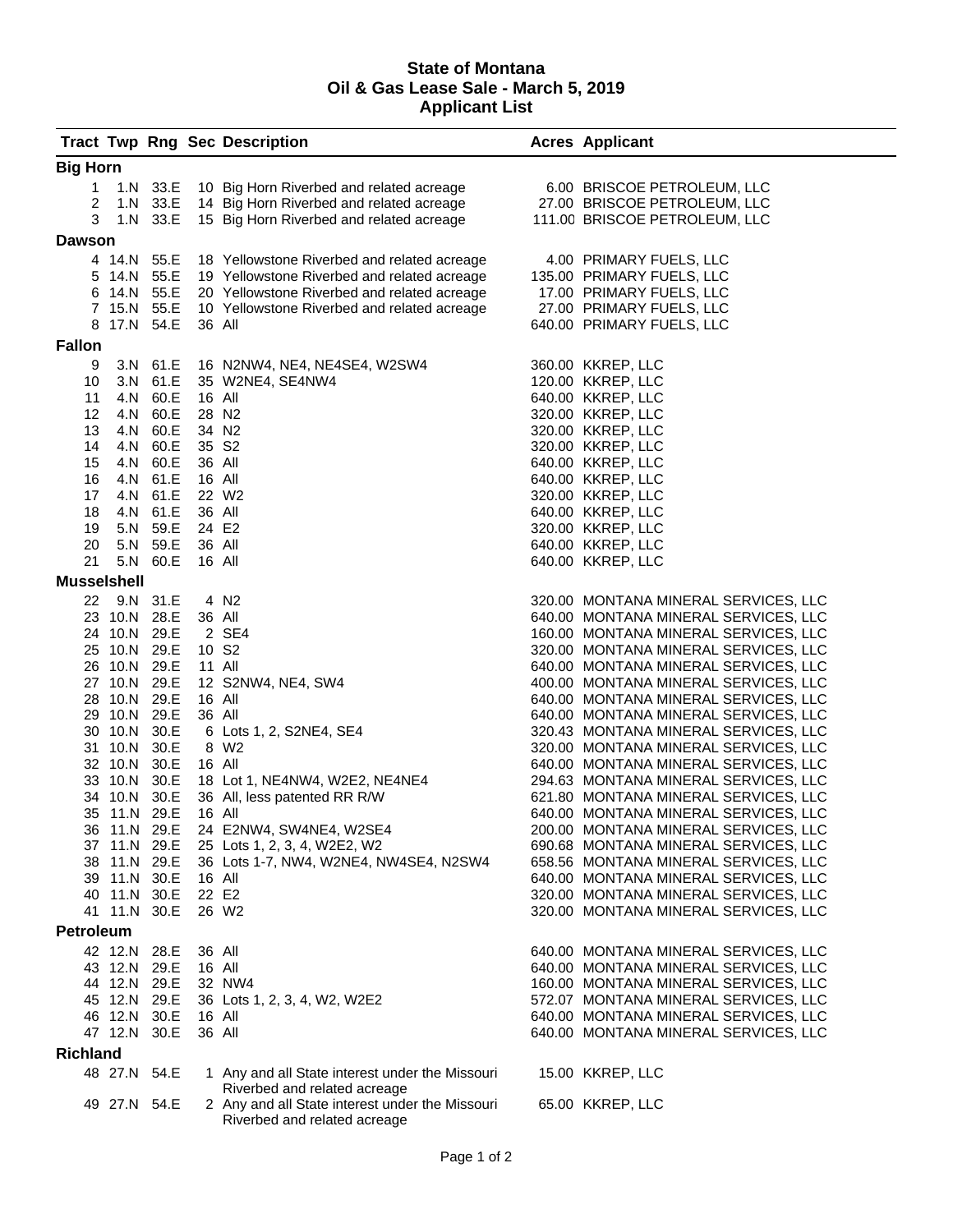|                |              |              |        | <b>Tract Twp Rng Sec Description</b>                                             | <b>Acres Applicant</b>                                     |
|----------------|--------------|--------------|--------|----------------------------------------------------------------------------------|------------------------------------------------------------|
|                |              | 50 27.N 54.E |        | 3 Any and all State interest under the Missouri                                  | 36.00 KKREP, LLC                                           |
|                |              |              |        | Riverbed and related acreage                                                     |                                                            |
|                | 51 27.N 54.E |              |        | 4 Any and all State interest under the Missouri                                  | 52.00 KKREP, LLC                                           |
|                |              |              |        | Riverbed and related acreage                                                     |                                                            |
|                | 52 27.N 54.E |              |        | 5 Any and all State interest under the Missouri                                  | 45.00 KKREP, LLC                                           |
|                |              |              |        | Riverbed and related acreage                                                     |                                                            |
|                | 53 27.N 54.E |              |        | 6 Any and all State interest under the Missouri                                  | 63.00 KKREP, LLC                                           |
|                |              |              |        | Riverbed and related acreage                                                     |                                                            |
|                | 54 27.N 54.E |              |        | 9 Any and all State interest under the Missouri                                  | 21.00 KKREP, LLC                                           |
|                |              |              |        | Riverbed and related acreage                                                     |                                                            |
|                | 55 27.N 54.E |              |        | 10 Any and all State interest under the Missouri                                 | 40.00 KKREP, LLC                                           |
|                |              |              |        | Riverbed and related acreage                                                     |                                                            |
|                |              | 56 27.N 54.E |        | 11 Any and all State interest under the Missouri                                 | 7.00 KKREP, LLC                                            |
|                | 57 27.N 54.E |              |        | Riverbed and related acreage<br>12 Any and all State interest under the Missouri | 71.00 KKREP, LLC                                           |
|                |              |              |        | Riverbed and related acreage                                                     |                                                            |
|                |              | 58 27.N 54.E |        | 25 S2SE4                                                                         | 80.00 KKREP, LLC                                           |
|                |              | 59 27.N 54.E |        | 36 All                                                                           | 640.00 KKREP, LLC                                          |
|                | 60 27.N 55.E |              |        | 3 Missouri Riverbed and related acreage                                          | 39.00 KKREP, LLC                                           |
|                |              | 61 27.N 55.E |        | 7 Any and all State interest under the Missouri                                  | 45.00 KKREP, LLC                                           |
|                |              |              |        | Riverbed and related acreage                                                     |                                                            |
| <b>Rosebud</b> |              |              |        |                                                                                  |                                                            |
|                |              |              |        |                                                                                  |                                                            |
|                |              | 62 9.N 31.E  |        | 12 N2, NE4SW4, N2SE4                                                             | 440.00 HOOVER & STACY, INC.                                |
|                |              | 63 10.N 31.E |        | 2 Lots 3, 4, S2NW4                                                               | 159.60 HOOVER & STACY, INC.                                |
|                | 65 10.N 31.E | 64 10.N 31.E |        | 16 All<br>36 All                                                                 | 640.00 HOOVER & STACY, INC.                                |
|                |              | 66 10.N 35.E | 16 All |                                                                                  | 640.00 HOOVER & STACY, INC.                                |
|                | 67 11.N 35.E |              | 36 All |                                                                                  | 640.00 HOOVER & STACY, INC.<br>640.00 HOOVER & STACY, INC. |
|                |              | 68 12.N 31.E | 16 All |                                                                                  | 640.00 HOOVER & STACY, INC.                                |
|                |              | 69 12.N 31.E | 21 All |                                                                                  | 640.00 HOOVER & STACY, INC.                                |
|                |              | 70 12.N 31.E |        | 36 All                                                                           | 640.00 HOOVER & STACY, INC.                                |
|                |              | 71 13.N 31.E | 36 All |                                                                                  | 640.00 HOOVER & STACY, INC.                                |
|                |              |              |        |                                                                                  |                                                            |
| <b>Toole</b>   |              |              |        |                                                                                  |                                                            |
|                | 72 34.N      | 3.W          |        | 16 All, less patented RR R/W, below the base of                                  | 626.23 FARLEIGH OIL PROPERTIES                             |
|                |              |              |        | the Swift formation                                                              |                                                            |
|                | 73 34.N      | 3.W          |        | 36 All, below the base of the Rierdon formation                                  | 640.00 FARLEIGH OIL PROPERTIES                             |
|                | 74 34.N      | 4.W          |        | 16 All                                                                           | 640.00 FARLEIGH OIL PROPERTIES                             |
|                | 75 34.N      | 4.W          |        | 28 NW4                                                                           | 160.00 FARLEIGH OIL PROPERTIES                             |
|                | 76 34.N      | 4.W          |        | 36 All                                                                           | 640.00 FARLEIGH OIL PROPERTIES                             |
|                |              |              |        |                                                                                  |                                                            |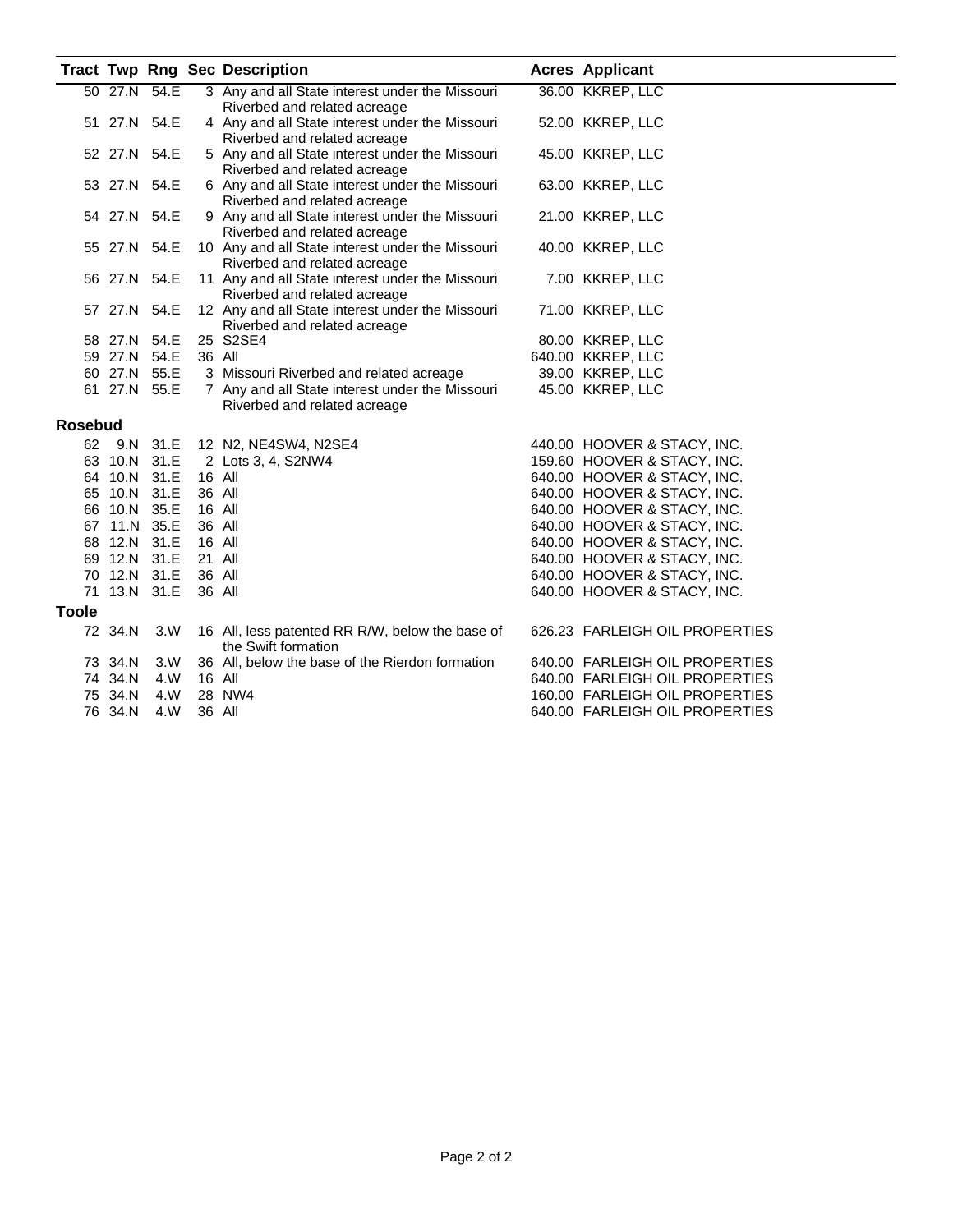### **DEPARTMENT OF NATURAL RESOURCES AND CONSERVATION**

#### **P.O. Box 201601**

### **Helena, Montana 59620-1601**

## **The following is a list of oil and gas leases, which expired or terminated in December 2018.**

| <b>COUNTY</b>     | <b>TWP</b> | <b>RNG</b> | <b>SEC</b> | <b>DESCRIPTION</b>                                             | <b>ACRES</b> |
|-------------------|------------|------------|------------|----------------------------------------------------------------|--------------|
| <b>Beaverhead</b> |            |            |            |                                                                |              |
|                   | 15 S       | 10 W       | 16         | All                                                            | 640.00       |
|                   |            |            |            |                                                                |              |
| <b>Blaine</b>     |            |            |            |                                                                |              |
|                   | 30 N       | 18 E       | 16         | All, below the base of the Eagle formation                     | 640.00       |
|                   | 30 N       | 19 E       | 13         | SE4                                                            | 160.00       |
|                   | 30 N       | 19 E       | 14         | W2SE4                                                          | 80.00        |
|                   | 30 N       | 19 E       | 15         | NW4, NW4NE4, W2SW4                                             | 280.00       |
|                   | 30 N       | 19 E       | 16         | All                                                            | 640.00       |
|                   | 30 N       | 19 E       | 23         | W2NE4                                                          | 80.00        |
|                   | 30 N       | 19 E       | 24         | N2NE4, SE4NE4, N2SE4, SW4                                      | 360.00       |
|                   | 31 N       | 17 E       | 36         | N2, N2SE4, SW4SE4, SW4, below the base of the Telegraph        | 600.00       |
|                   |            |            |            | Creek formation                                                |              |
|                   | 31 N       | 18 E       | 16         | All, below the base of the Niobrara formation                  | 640.00       |
|                   | 32 N       | 17 E       | 36         | All, below the base of the Eagle formation                     | 640.00       |
| Dawson            |            |            |            |                                                                |              |
|                   | 17 N       | 53 E       | 16         | All                                                            | 640.00       |
|                   | 18 N       | 53 E       | 12         | N <sub>2</sub>                                                 | 320.00       |
|                   | 18 N       | 53 E       | 16         | All                                                            | 640.00       |
|                   | 18 N       | 53 E       | 20         | SE4                                                            | 160.00       |
|                   | 18 N       | 53 E       | 28         | NW4                                                            | 160.00       |
|                   | 18 N       | 53 E       | 32         | NE4, NE4SE4, E2NW4, NW4NW4                                     | 320.00       |
|                   | 18 N       | 53 E       | 36         | All                                                            | 640.00       |
|                   | 19 N       | 53 E       | 16         | All                                                            | 640.00       |
|                   |            |            |            |                                                                |              |
| <b>Fallon</b>     |            |            |            |                                                                |              |
|                   | 10 N       | 59 E       | 12         | SE4                                                            | 160.00       |
|                   | 10 N       | 59 E       | 16         | All                                                            | 640.00       |
|                   | 10 N       | 59 E       | 36         | All                                                            | 640.00       |
| Hill              |            |            |            |                                                                |              |
|                   | 30 N       | 15 E       | 5          | SW4SE4, S2SW4, below the base of the Eagle formation           | 120.00       |
|                   | 30 N       | 15 E       | 6          | Lots 3, 4, SE4NW4, SW4NE4, below the base of the Eagle         | 170.07       |
|                   | 30 N       | 15 E       | 8          | formation<br>NW4NE4, S2NE4, N2SE4, below the base of the Eagle | 200.00       |
|                   |            |            |            | formation                                                      |              |
|                   | 30 N       | 15 E       | 16         | All, below the base of the Eagle formation                     | 640.00       |
|                   | 30 N       | 15 E       | 23         | N2SW4, below the base of the Eagle formation                   | 80.00        |
|                   | 31 N       | 14 E       | 36         | All, below the base of the Eagle formation                     | 640.00       |
|                   | 31 N       | 15 E       | 16         | All, below the base of the Telegraph Creek formation           | 640.00       |
|                   | 31 N       | 15 E       | 36         | All, below the base of the Niobrara formation                  | 640.00       |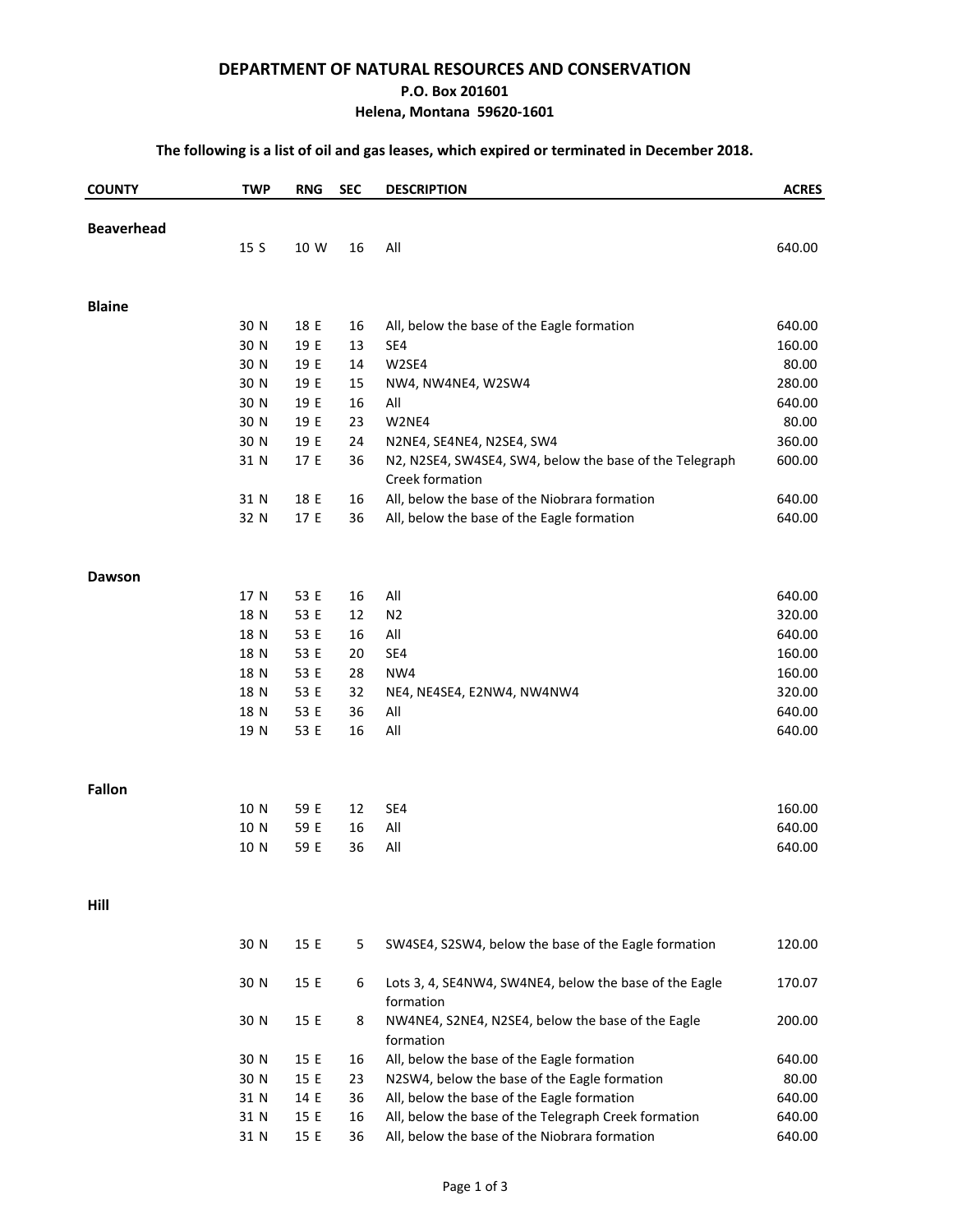| <b>COUNTY</b>    | <b>TWP</b>   | <b>RNG</b>   | <b>SEC</b>     | <b>DESCRIPTION</b>                                                                  | <b>ACRES</b>     |
|------------------|--------------|--------------|----------------|-------------------------------------------------------------------------------------|------------------|
|                  |              |              |                |                                                                                     |                  |
| Hill (cont.)     | 31 N         | 16 E         | 20             | Lots 2, 4, SE4NW4, SW4NE4, W2SE4, NE4SW4, below the                                 | 260.61           |
|                  |              |              |                | base of the Telegraph Creek formation                                               |                  |
|                  | 31 N         | 16 E         | 29             | Lot 1, NW4NE4, below the base of the Telegraph Creek                                | 59.29            |
|                  |              |              |                | formation                                                                           |                  |
|                  | 31 N         | 17 E         | 16             | All, below the base of the Telegraph Creek formation                                | 640.00           |
|                  | 32 N         | 14 E         | 36             | All, below the base of the Telegraph Creek formation                                | 640.00           |
|                  | 32 N         | 15 E         | 27             | NE4NW4, W2W2, below the base of the Eagle formation                                 | 200.00           |
|                  | 32 N         | 15 E         | 28             | E2NE4, SW4NE4, W2, SE4, below the base of the Niobrara<br>formation                 | 600.00           |
|                  | 32 N         | 15 E         | 29             | E2, less 8.37 acres, below the base of the Eagle formation                          | 311.63           |
|                  | 32 N         | 15 E         | 31             | Part of the SE4, below the base of the Niobrara formation                           | 102.82           |
|                  | 32 N         | 15 E         | 32             | Part NW4NW4, NE4NW4, S2NW4, SW4, E2NE4, below the<br>base of the Niobrara formation | 386.51           |
|                  | 32 N         | 15 E         | 33             | All, below the base of the Telegraph Creek formation                                | 640.00           |
|                  | 32 N         | 15 E         | 34             | NW4NW4, below the base of the Eagle formation                                       | 40.00            |
|                  | 34 N         | 15 E         | 5              | NW4SE4, S2SE4                                                                       | 120.00           |
|                  | 34 N         | 15 E         | 6              | Lots 3, 4, SW4NE4, N2SE4                                                            | 196.57           |
|                  | 34 N         | 15 E         | 7              | Lots 1, 2, 3, 4, E2W2                                                               | 305.64           |
|                  | 34 N         | 15 E         | 8              | N2NE4                                                                               | 80.00            |
|                  | 34 N         | 15 E         | 18             | Lot 1, NE4NW4                                                                       | 76.42            |
|                  | 35 N         | 16 E         | 6              | Lots 3, 4, 5, 6, 7, SE4NW4, E2SW4                                                   | 301.27           |
|                  | 35 N         | 16 E         | 36             | E <sub>2</sub>                                                                      | 320.00           |
|                  | 36 N         | 14 E         | 16             | All                                                                                 | 640.00           |
| <b>Jefferson</b> |              |              |                |                                                                                     |                  |
|                  | 2 N          | 1 W          | $\mathbf{1}$   | Lots 1, 2, 3, 4, S2N2, S2                                                           | 636.36           |
|                  | 3 N          | 1 W          | 35             | All                                                                                 | 640.00           |
|                  | 3 N          | 1 W          | 36             | All                                                                                 | 640.00           |
|                  |              |              |                |                                                                                     |                  |
| <b>Phillips</b>  | 34 N         | 29 E         | 26             | E <sub>2</sub>                                                                      | 320.00           |
|                  | 34 N         | 29 E         | 36             | All                                                                                 | 640.00           |
|                  |              |              |                |                                                                                     |                  |
| <b>Richland</b>  |              |              |                |                                                                                     |                  |
|                  | 21 N         | 58 E         | 1              | Yellowstone Riverbed and related acreage                                            | 117.00           |
|                  | 23 N<br>23 N | 52 E         | 16<br>36       | All<br>All                                                                          | 640.00<br>640.00 |
|                  | 24 N         | 52 E         | $\overline{2}$ |                                                                                     | 240.28           |
|                  | 25 N         | 51 E<br>51 E | 34             | Lots 1, 2, 3, 4, S2S2<br>S2SW4                                                      | 80.00            |
|                  | 25 N         | 58 E         | 16             | All                                                                                 | 640.00           |
|                  | 27 N         | 55 E         | $\overline{2}$ | Missouri Riverbed and related acreage                                               | 181.00           |
|                  | 27 N         | 55 E         | 4              | Any and all State interest under the Missouri Riverbed and                          | 99.00            |
|                  |              |              |                | related acreage                                                                     |                  |
|                  | 27 N         | 55 E         | 9              | Any and all State interest under the Missouri Riverbed and<br>related acreage       | 13.50            |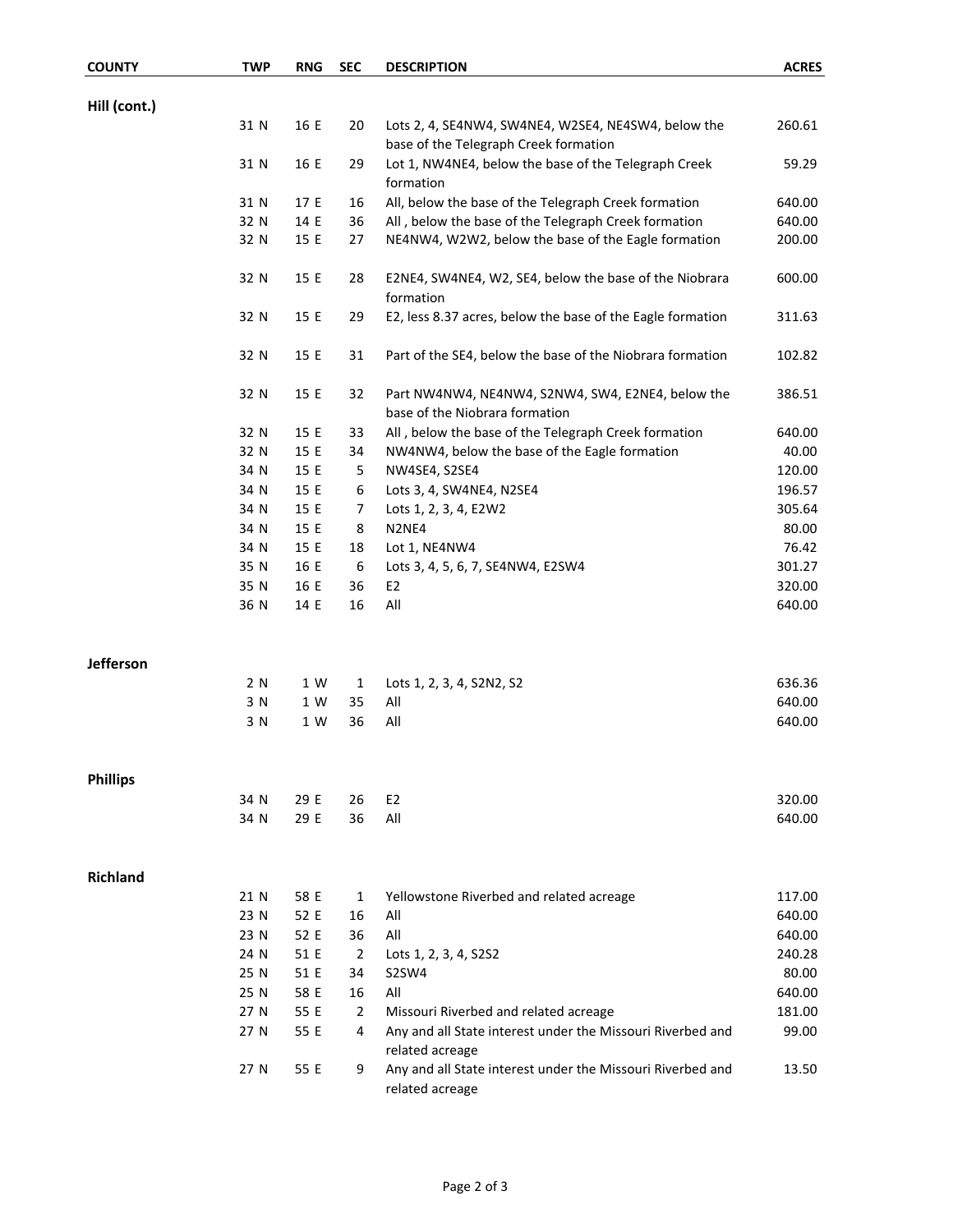| <b>COUNTY</b>    | <b>TWP</b> | <b>RNG</b> | <b>SEC</b> | <b>DESCRIPTION</b>                                                            | <b>ACRES</b> |
|------------------|------------|------------|------------|-------------------------------------------------------------------------------|--------------|
| Richland (cont.) |            |            |            |                                                                               |              |
|                  | 27 N       | 55 E       | 10         | Missouri Riverbed and related acreage                                         | 53.00        |
|                  | 27 N       | 55 E       | 11         | Missouri Riverbed and related acreage                                         | 76.00        |
|                  | 27 N       | 56 E       | 5          | Missouri Riverbed and related acreage                                         | 140.00       |
|                  | 27 N       | 56 E       | 13         | Lot 8, Missouri Riverbed and related acreage                                  | 127.40       |
|                  | 28 N       | 55 E       | 35         | Missouri Riverbed and related acreage                                         | 28.00        |
| <b>Roosevelt</b> |            |            |            |                                                                               |              |
|                  | 27 N       | 55 E       | 8          | Any and all State interest under the Missouri Riverbed and<br>related acreage | 120.00       |
|                  | 27 N       | 56 E       | 4          | Missouri Riverbed and related acreage                                         | 144.00       |
|                  | 27 N       | 56 E       | 8          | Missouri Riverbed and related acreage                                         | 193.00       |
| Sheridan         |            |            |            |                                                                               |              |
|                  | 37 N       | 53 E       | 16         | All                                                                           | 640.00       |
|                  | 37 N       | 54 E       | 16         | All                                                                           | 640.00       |
|                  | 37 N       | 55 E       | 16         | All                                                                           | 640.00       |
| <b>Toole</b>     |            |            |            |                                                                               |              |
|                  | 34 N       | 3 W        | 35         | N2, below the base of the Morrison formation                                  | 320.00       |
|                  | 37 N       | 4 W        | 17         | E2, below the base of the Morrison formation                                  | 320.00       |
|                  | 37 N       | 4 W        | 20         | NE4, below the base of the Morrison formation                                 | 160.00       |
| <b>Wibaux</b>    |            |            |            |                                                                               |              |
|                  | 10 N       | 60 E       | 2          | Highway tract in Lots 3, 4                                                    | 1.96         |
|                  | 11 N       | 60 E       | 16         | All                                                                           | 640.00       |
|                  | 11 N       | 60 E       | 36         | All                                                                           | 640.00       |
|                  | 11 N       | 61 E       | 16         | Lots 1, 2, 3, 4, W2                                                           | 441.88       |
|                  | 11 N       | 61 E       | 32         | N2SW4, W2SW4SW4, less RR R/W                                                  | 95.52        |
|                  | 12 N       | 60 E       | 8          | NW4                                                                           | 160.00       |
|                  | 12 N       | 60 E       | 16         | All                                                                           | 640.00       |
|                  | 12 N       | 60 E       | 36         | All                                                                           | 640.00       |
|                  | 12 N       | 61 E       | 16         | Lots 1, 2, 3, 4, W2                                                           | 429.40       |
|                  | 13 N       | 60 E       | 16         | All                                                                           | 640.00       |
|                  | 13 N       | 60 E       | 36         | All                                                                           | 640.00       |